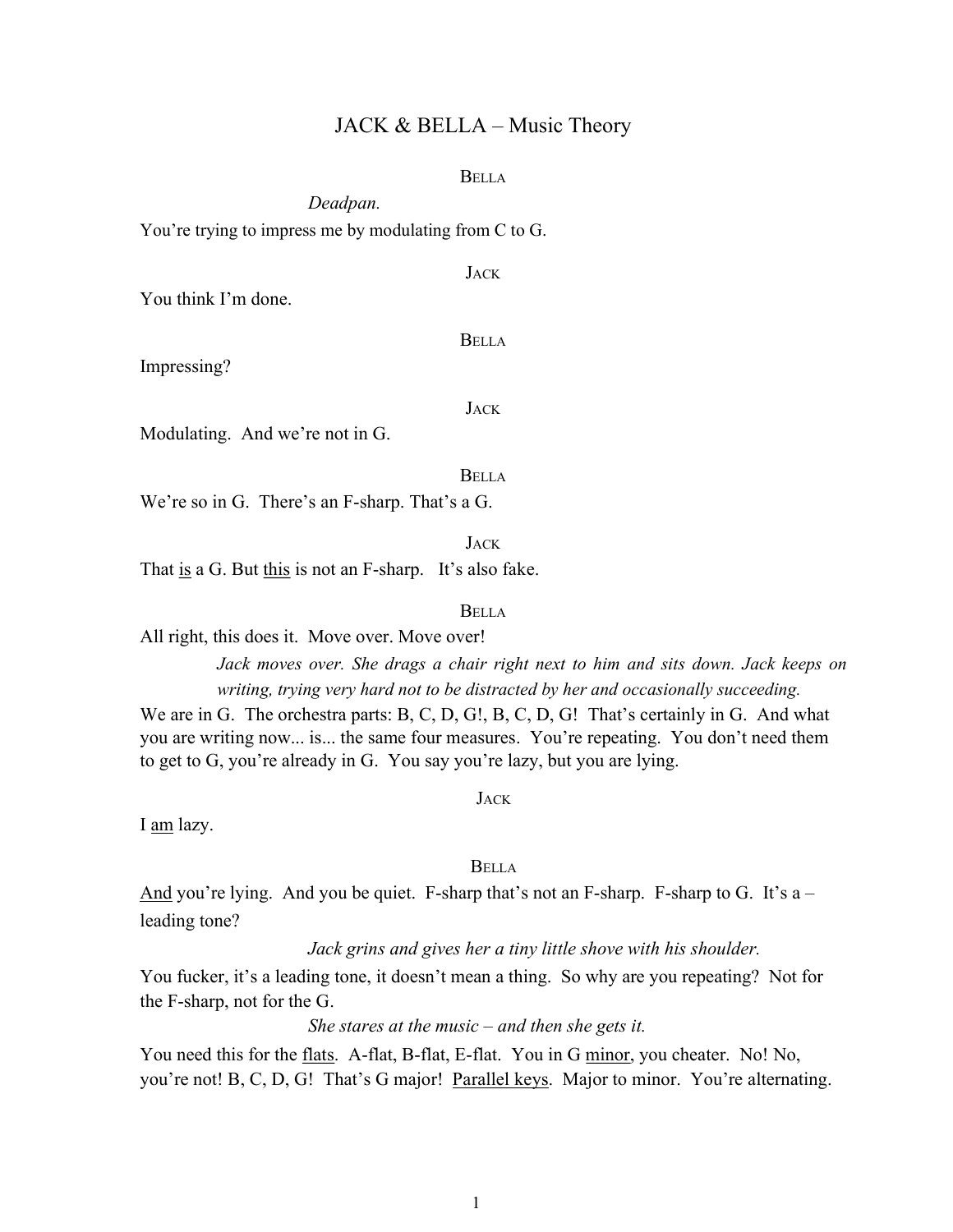JACK

Alternando! Alternando quest' e quello! Beethoven does it all the time.

BELLA

You are not Beethoven.

**JACK** 

Of course not, have you heard "Fidelio", I'm considerably better!

BELLA

Pushes away from him, standing up.

"Fidelio" is gorgeous, I could sing you the whole –

I know you can sing, but can you hum? Nobody hums "Fidelio"!

### BELLA

JACK

So for you humming is more important than  $\frac{1}{3}$  singing –

#### **JACK**

For me humming and singing is more important than singing by its poor lonesome, the singing you cannot hum!

### **BELLA**

Fine. Fine! What about – Donizetti?

**JACK** 

Ah, Donizetti. Poor fellow. He wants to write music so badly. So he does it: he writes music so badly.

Pause.

The real opera is gone. It died out with the castrati. Their art was pure and light. Mine is... encumbered.

#### BELLA

## Ice-cold.

Heavily, I'm sure. Are you still modulating?

#### **JACK**

That depends on where we end up.

Pause.

## **BELLA**

You didn't ask me to stay to help you with the vocal line, did you.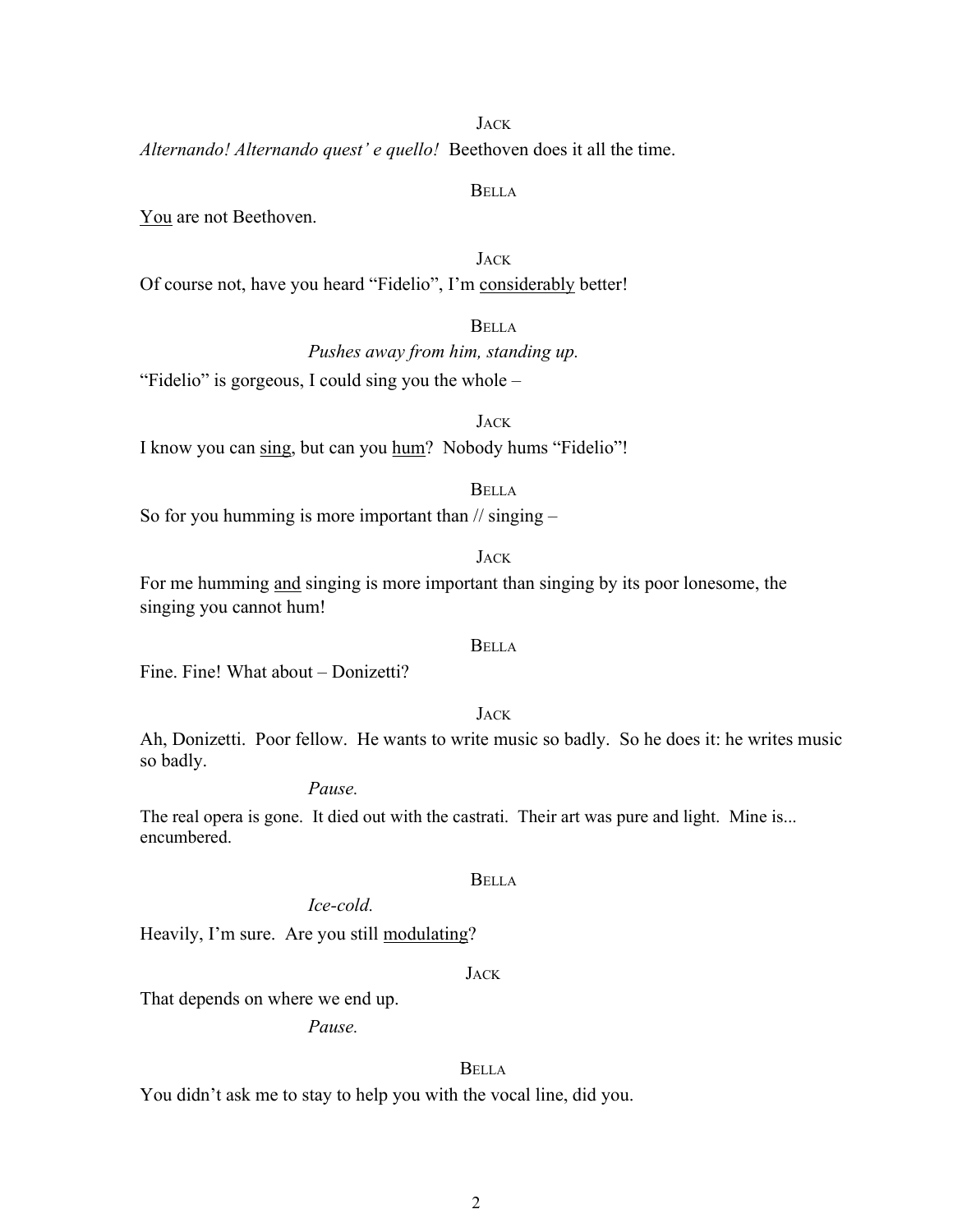I asked you to stay to help me write better. I'd tell you where music comes from, but you might be a lady.

JACK

Pause.

| Where are we?                                        | <b>BELLA</b> |
|------------------------------------------------------|--------------|
| In the chorus. G. F-sharp.                           | <b>JACK</b>  |
|                                                      | <b>BELLA</b> |
| G major.                                             | <b>JACK</b>  |
| Back to G. F-natural.                                |              |
| G minor.                                             | <b>BELLA</b> |
| Down to E-flat.                                      | <b>JACK</b>  |
| Still in $-\underline{\text{what}}$ ?                | <b>BELLA</b> |
| Resolving from G, where to?                          | <b>JACK</b>  |
| Back into C?                                         | <b>BELLA</b> |
| How many flats were there?                           | <b>JACK</b>  |
| Three. C-minor. All this work and you're only in $-$ | <b>BELLA</b> |
| What has three flats and is not C minor?!            | <b>JACK</b>  |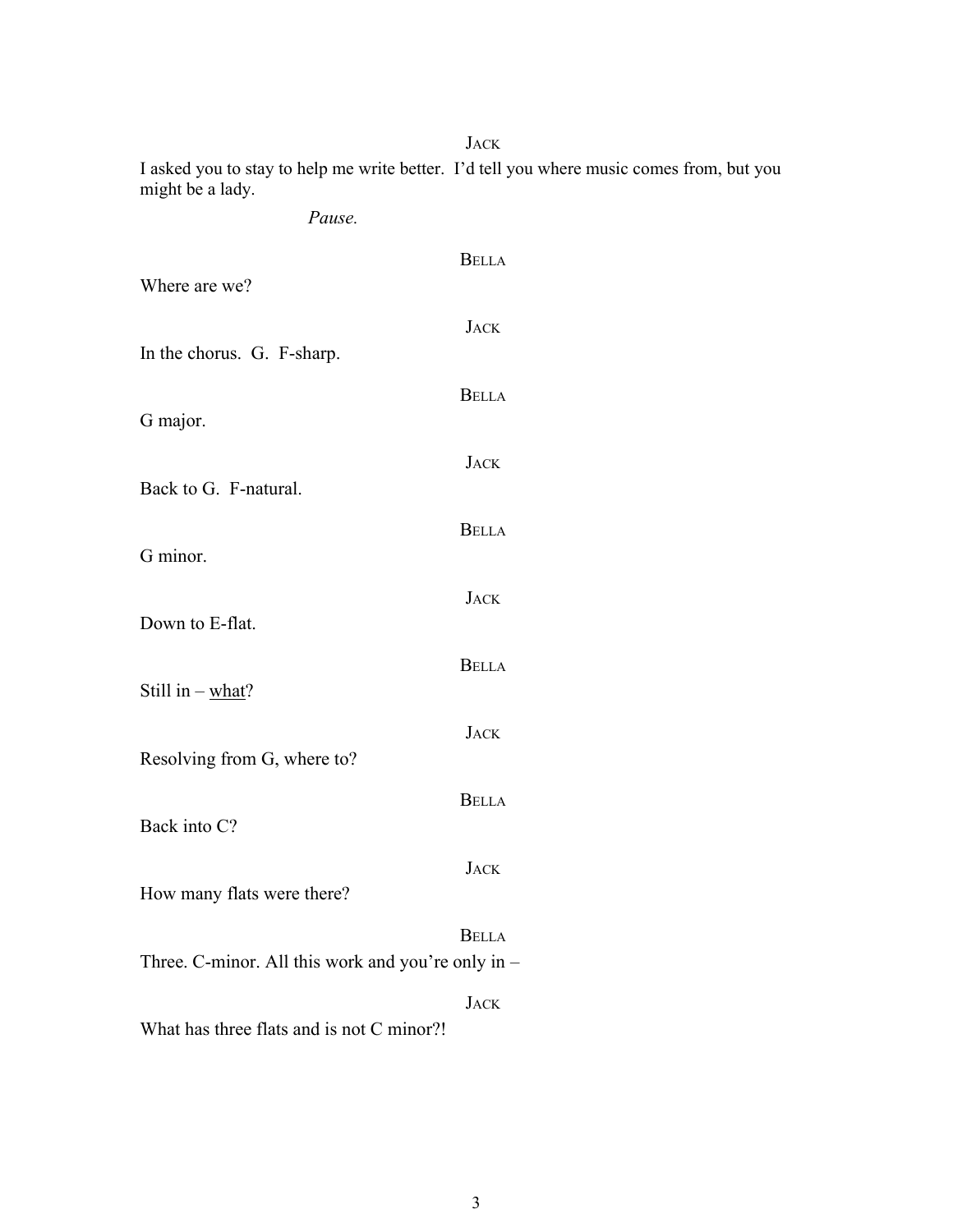#### **BELLA**

E-flat major.

Pause.

And you just landed on E-flat.

Pause.

You modulated from C major to E-flat major.

Pause.

You know what you're doing!

You know, I'd rather be here than anywhere else. If we met at the reception, we'd be standing around with our glasses of cheap Chianti, calling each other Signor and Signora. In the dressing room, we can cuss up a storm and call each other darling.

#### JACK

"Darling" is nice.

BELLA

Yeah. You know I sang "Elizabeth"? Your "Elizabeth"? In Naples? And that music was wonderful?

JACK I was in the audience. BELLA You didn't come up to me. JACK I was afraid. BELLA Of me? Jack nods. Are you still afraid? **JACK** Less. Bella sits down next to him. BELLA What about now?